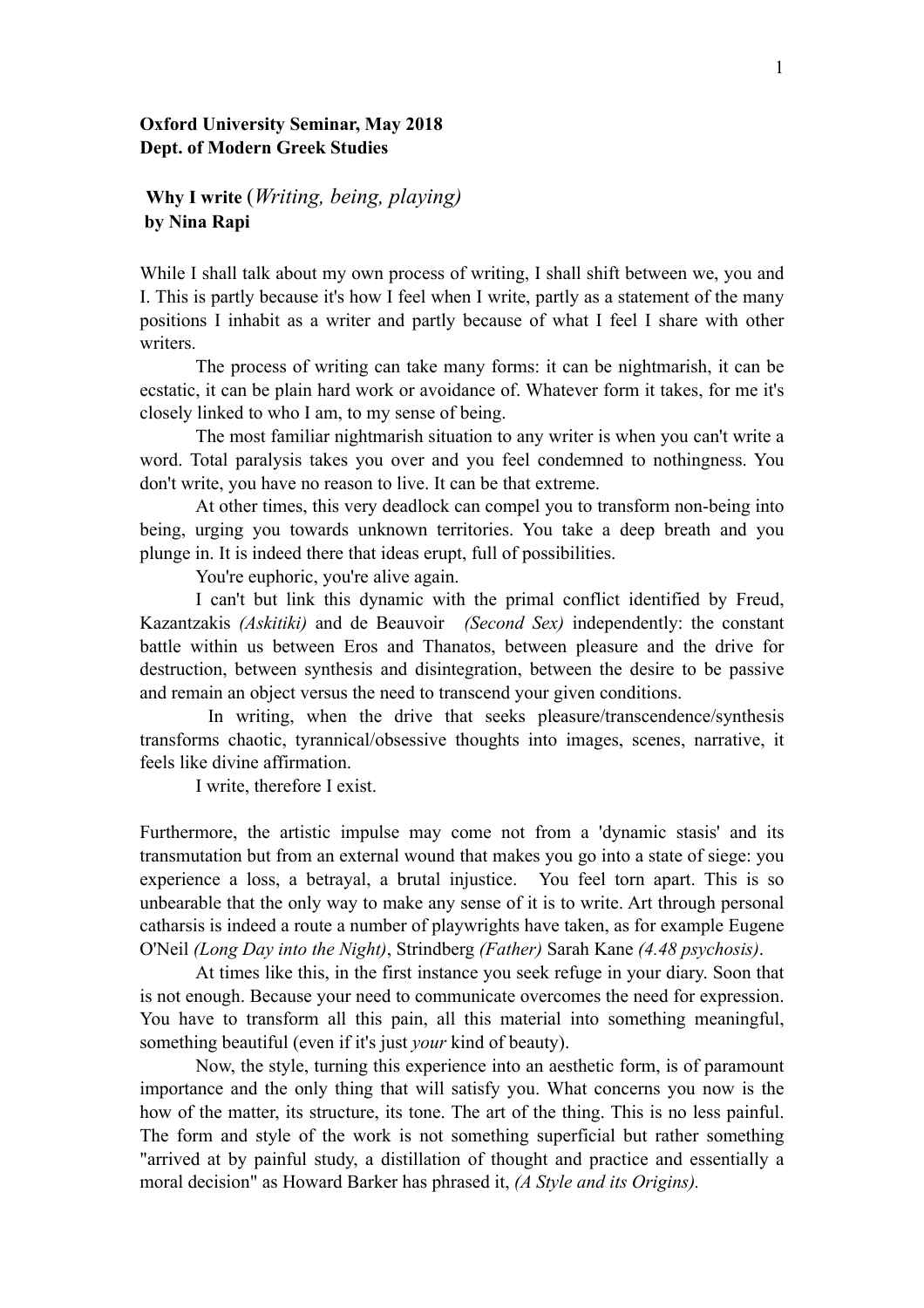Content and form then, ideas and style, their constant interplay is what you are aiming for: the interplay between concepts and their forms; between lived experiences and the imagination; between images, language, rhythm.

 The playful interaction with all of the above makes you feel fully present. It gives you a sense of pleasure, a sense of continuity between past, present and possible futures - even though they all become one while you are writing.

 A very personal kind of play emerges from this process. My own most personal plays have been *Angelstate* and *Splinters*. The writing of *Angelstate* has been a long and painful process, that of *Splinters* one of pure delight.

With *Splinters* the sense of play is I believe obvious. Seven short plays about our relationship to Self and Significant Others, all written through free association. This method gives you a sense of absolute freedom, of endless possibilities. You pick a word, a phrase, an image, a sound and you free-associate. You improvise. You write non-stop, without thinking whether there is order, meaning or cohesion in what you write. The aim is to bypass logic and access the unconscious. And it is there I believe that the individual connects with the collective unconscious and the personal becomes political. Naturally the material emerging from free association needs to be shaped, edited, structured if it is to create something meaningful.

 Still, what you write when using this method, while personal, it is also universal as the audience too feels it as personal to them.

 It's not that you can't achieve this identification effect with more traditional methods of writing, where you carefully plan theme, character, scene breakdown etc. It's just that this process of writing achieves a more visceral, more subliminal, deeper effect, judging by the responses of the audiences in Greece.

One question I often ask myself, no matter what method I use, is: Why do I write?

 Sometimes I believe it has to do with a fragmented sense of self that seeks something cohesive, something complete: a structure, a whole, a meaning.

 You may be female, male or transgender; queer, bi or straight; Greek, English or Nigerian; working, middle or upper class; your politics may be suspect or offbeat. You may speak the language of the majority or that of an undervalued minority. And then there is your personality that may clash with all of the above.

 So many identities inside you. You're in a constant state of flux. You need an anchor. What do you do? You write!

At other times, you could be writing motivated by a neglected/childish Ego craving approval, recognition, even a certain immortality. Because yes, playing god has its own seductive madness. You create characters and if the mood takes you, you destroy them afterwards. You punish them, you demolish them, you see them crawling on the floor and feel a certain sadistic pleasure. Or you make them suffer injustice and you suffer with them, feeling a masochistic satisfaction. Or you elevate them to desired heights and you rise with them. Up there where no-one can touch you, up there with the Angels. Naturally.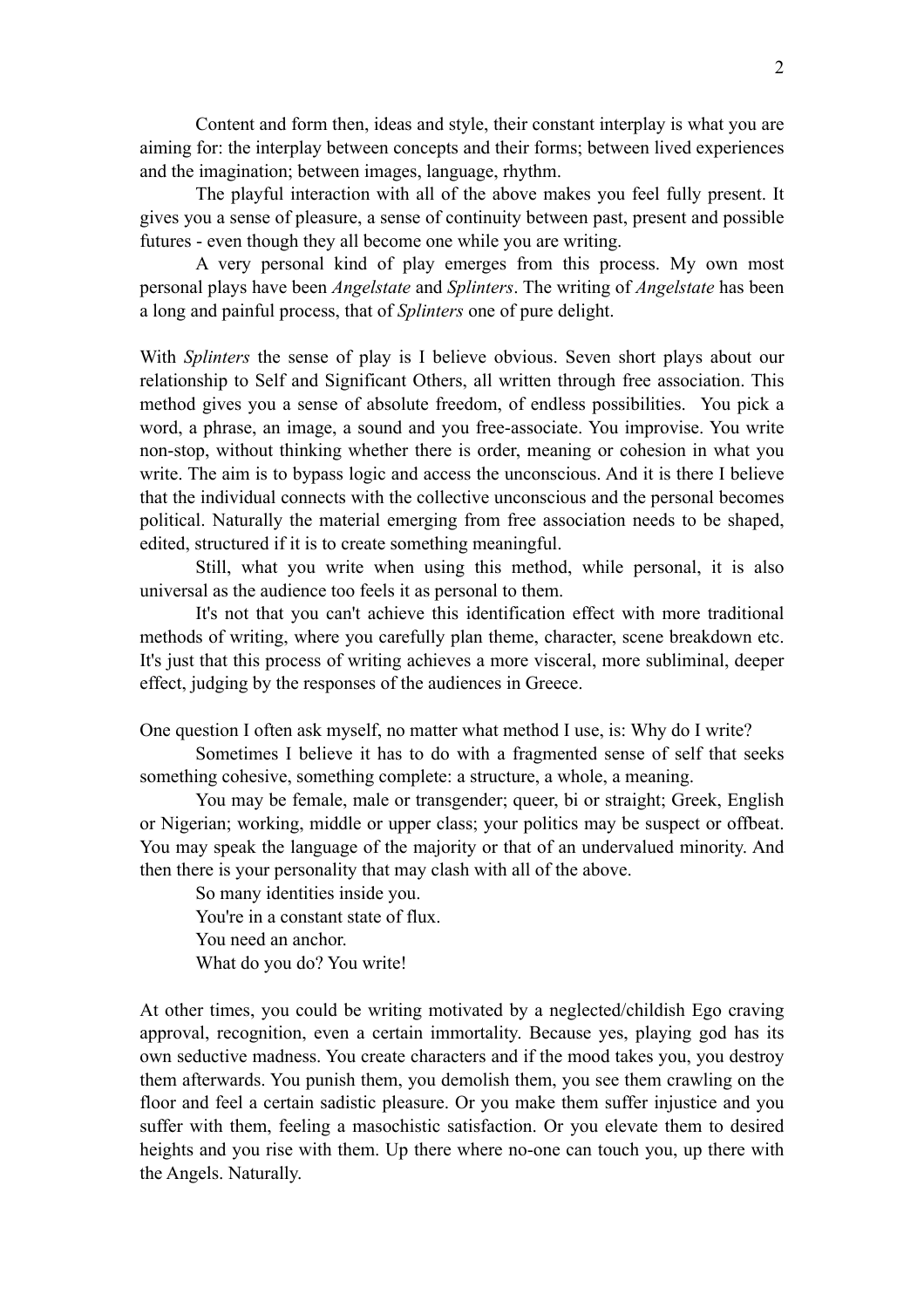You create worlds and you lead them in any direction you decide. Imagine! They would never exist without you. It's a beautiful thing shaping the world according to your desires. Incomparable pleasure.

 There are also very mundane reasons for writing: sheer boredom/filling time/ avoiding something. Nothing good comes out of this kind of writing though. The motivation is transparent in the result.

Another strong motivation for writing is the undeniable high you get when you're 'in the flow' as Dorothea Brande articulated it *(Becoming a Writer).* I once wrote that when I write I feel the same way as when I fall in love. I am totally given to what I'm doing, I lose sense of time and space and feel an absolute high. The person I was having a relationship with at the time, felt jealous!

 It seemed amusing to me then, irrational. I now realize that there was a logical basis for that jealousy. Writing can be an unbeatable rival to a person in love. Both situations, falling in love and writing, produce addictive endorphins, both can take you to mythical heights and both can throw you to abysmal darkness.

Their power is immense.

 Writing however is much closer to who you are or want to be, to how you view the world, to your place in the world. This, together with the solitude that writing demands, can cancel out the Desired/Loved Other. The person that is 'You' disappears. By contrast, when you fall in love, it's the 'I' that dissolves and the concept of *We* becomes paramount. In other words, You, Me, We (in love and in writing) are in constant conflict with each other or to put it more positively in a continuous interplay.

A wider question that begs to be raised here is what socio-cultural factors influence the creative process? And of course its reception.

 Quite simply, when you experience reality as an outsider i.e. belonging to a non-dominant group, you see the world differently. You view it through at least a double or triple vision i.e. the dominant one we all share by necessity and whatever other ones you belong to: be that nationality, gender, sexuality, race, class. Your sociocultural position not only shapes the conditions of the art you produce, your choice of themes and styles, it also creates in you an urgency to change an unsatisfying reality of misconceptions and exclusions. Invariably, you develop a political awareness that possibly places you outside the charmed circle.

 Related to this issue, a number of other ones emerge: How important to your writing are your identities? Can you write outside them? Is this possible? What kind of cultural space and freedom do you claim or are allowed to claim? What confines/ censorship are you subjected to?

 How entitled do you feel to use language as the cultural weapon that it is? And if you do, which language do you use, the dominant or your subcultural ones? The language of your mother tongue or that of the host country? Do you use codes of communication of your own subcultures at the risk of being misunderstood by a wider audience or those of the majority at the risk of diluting your uniqueness?

What kind of aesthetic does your socio-cultural position and stylistic choices create?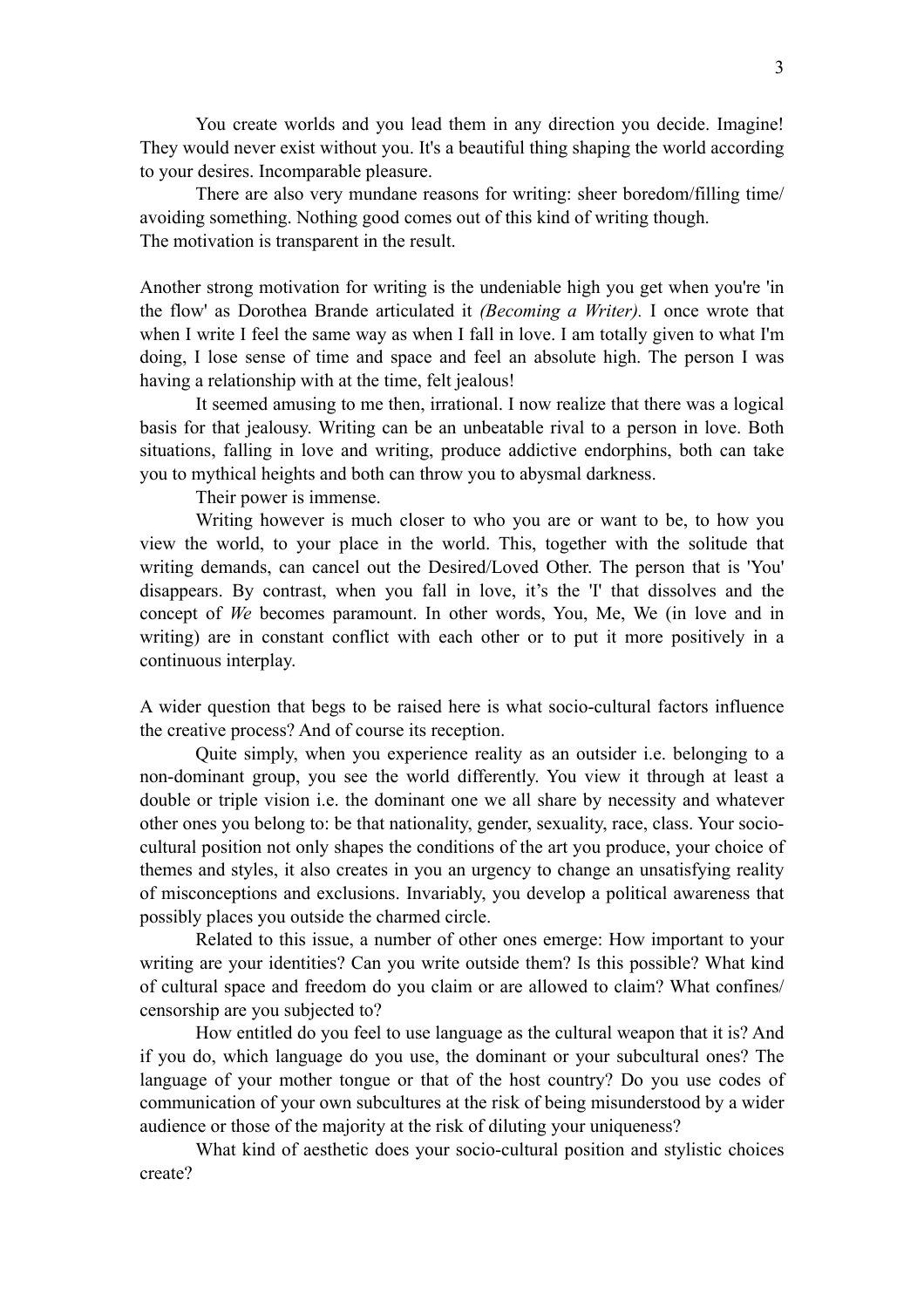Is it female or male, feminist, feminine or womanist, white or black, bourgeois or working class, straight or queer aesthetic? Or none of the above? What then? Or is it simply individual? What exactly is that? We are shaped by competing discourses, narratives and sociocultural positions and it is at the intersection point of all those I believe that the possibility of freedom exists, the possibility of developing your own unique voice as a writer. My own work is invariably marked by an existential, queer, gender-aware, cross-border undercurrent, sometimes thematically and aesthetically, other times simply as a way of looking at the world. In terms of language, it has been noted that there are distinct differences in style in my plays and stories, depending on what language I write in or what culture I write about. When I write in English or about English realities my aesthetic tends to be more distanced, stylized. Whereas when I write in Greek or about Greek realities, the style moves closer to realism or meta-realism.

 I have noticed however that now that I have been back to Greece for almost five years, these styles have begun fusing into each other. I believe *Splinters* is an example of that. Perhaps this is evidence that language doesn't only manifest itself in our everyday speech but also in our way of thinking and our aesthetic. The English language certainly offers itself for economy, precision and rhythm. Greek language releases, in me at least, deep emotionality, a sense of freedom and political sharpness. Clearly, I need both. And both now occupy an interactive space in my writing.

 Through both I keep obsessively seeking solutions to burning questions such as: why do people torture each other? Why do people deceive/control/manipulate each other? Is love enough? Is intimacy possible? Is sexual desire stronger than a sense of self? Why do we submit to tyranny? Why do we stay trapped even when we can get out? Is freedom an illusion? Is justice a utopia?

 These unanswered questions have preoccupied me again and again. They are very much on the borderline between the personal and the political. I do not really separate the two. For me, no political situation has any meaning unless it is somehow reflected in my inner world.

 For example in my plays *Angelstate, Reasons to Hide, Kiss the Shadow*  (which I wrote in English) and *Wild Beats* (the first play I wrote in Greek) I explore, on some level, confinement, control, repression on the one hand and resistance, love, freedom on the other = two rival triptychs that mirror each other.

 These themes/situations would not create in me the constant creative tension that they do if they didn't correspond to internal states of being. I believe my inner world has been shaped by these from as early as childhood and when I experience them in the outside world, I feel compelled to write.

Ultimately, writing does have an inherent political dimension whether we admit it or not. The question whether art and political discourse are mutually exclusive concepts, as some insist, is I believe a rhetorical one.

 As writers we do want our ideas to become part of the collective conscience, as James Baldwin has put it, and thus bring about in whatever way possible, some kind of inner/mental shift in someone's perception of the things we write about.

This is a strong motivation for writing, for me at least.

To maintain that you are 'above political thought' as an artist is, for me, either